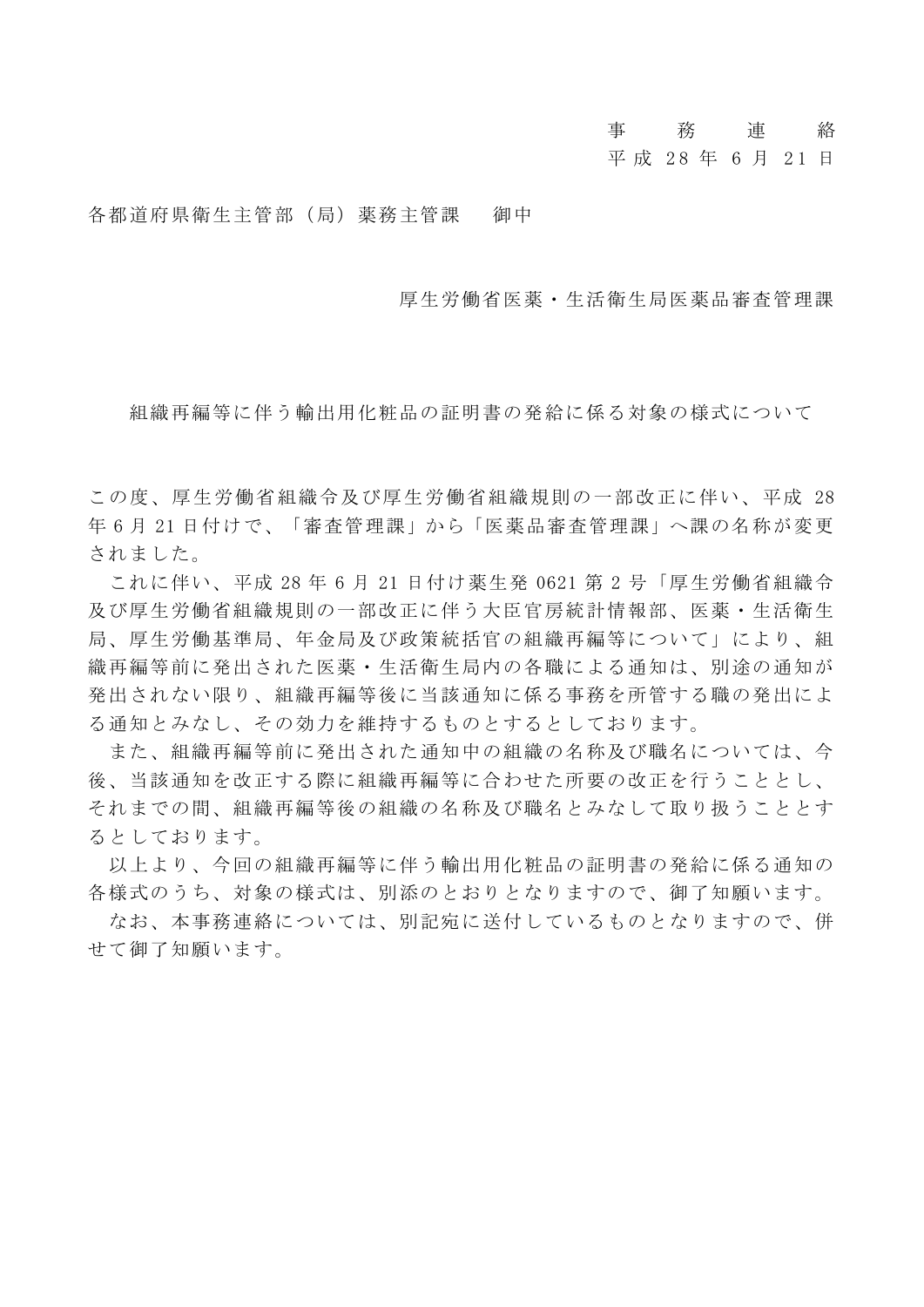別 記

各都道府県衛生主管部(局)薬務主管課 地 方 厚 生 局 日 本 化 粧 品 工 業 連 合 会 日 本 輸 入 化 粧 品 協 会 日本パーマネントウェーブ液工業組合 日 本 医 薬 品 添 加 剤 協 会 日 本 界 面 活 性 剤 工 業 会 日 本 石 鹸 洗 剤 工 業 会 日 本 石 鹸 洗 剤 工 業 組 合 日 本 歯 磨 工 業 会 日本ヘアカラー工業会 日 本 浴 用 剤 工 業 会 日本エアゾール協会 日本エアゾールヘアラッカー工業組合 化 粧 品 原 料 協 会 近 畿 化 粧 品 原 料 協 会 欧州ビジネス協会化粧品委員会 在 日 米 国 商 工 会 議 所 化 粧 品 委 員 会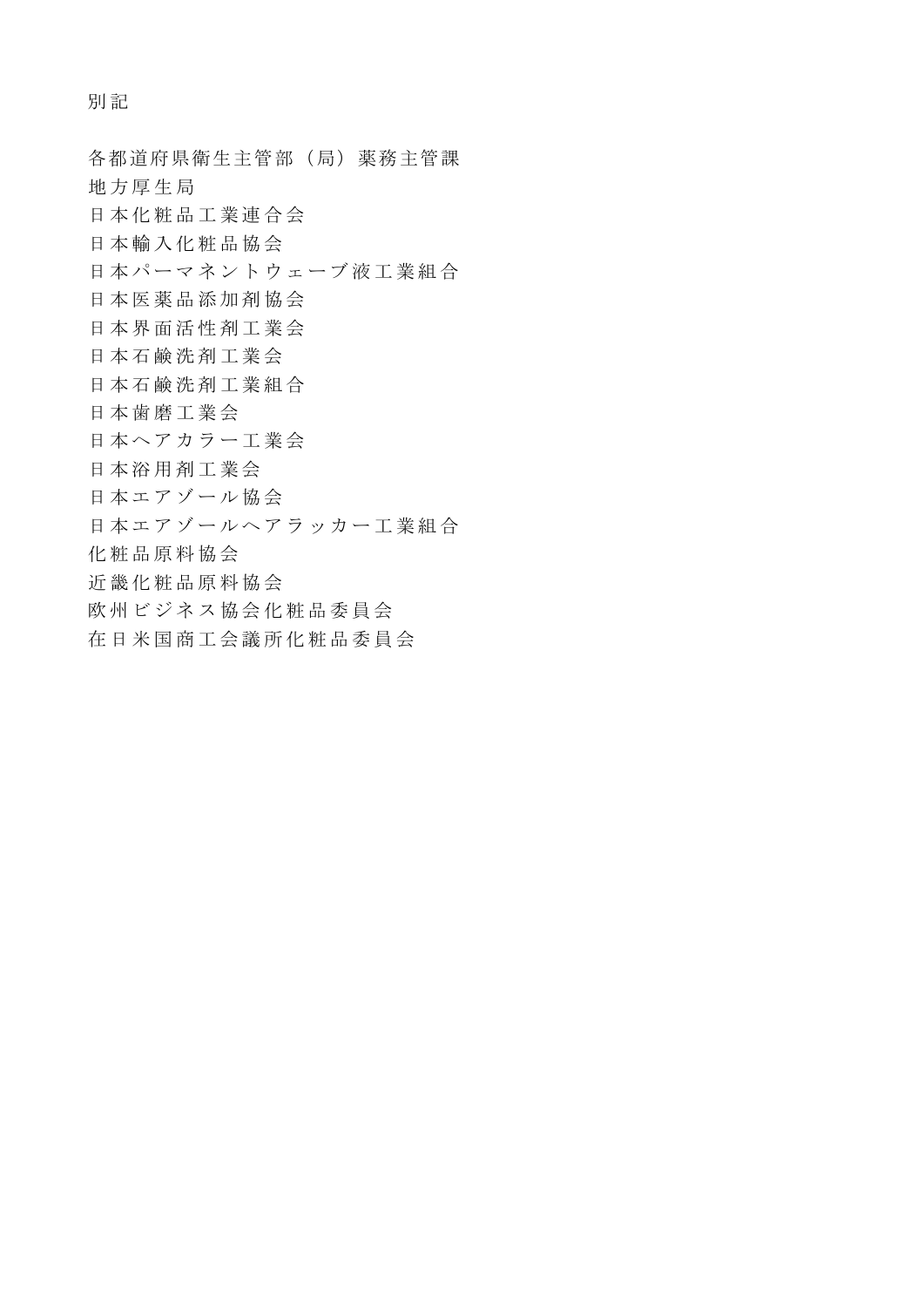### 証 明 書

日本国厚生労働省は、(製造業者の氏名(法人にあっては、名称))、(製造業者の住 所(法人にあっては、主たる事務所の所在地))が日本国医薬品医療機器等法第13条第 1項の規定により許可された化粧品製造業者であることを証明します。

製造所の名称:

製造所の所在地:

許可番号:

- 厚薬生 第 号
- 平成 年 月 日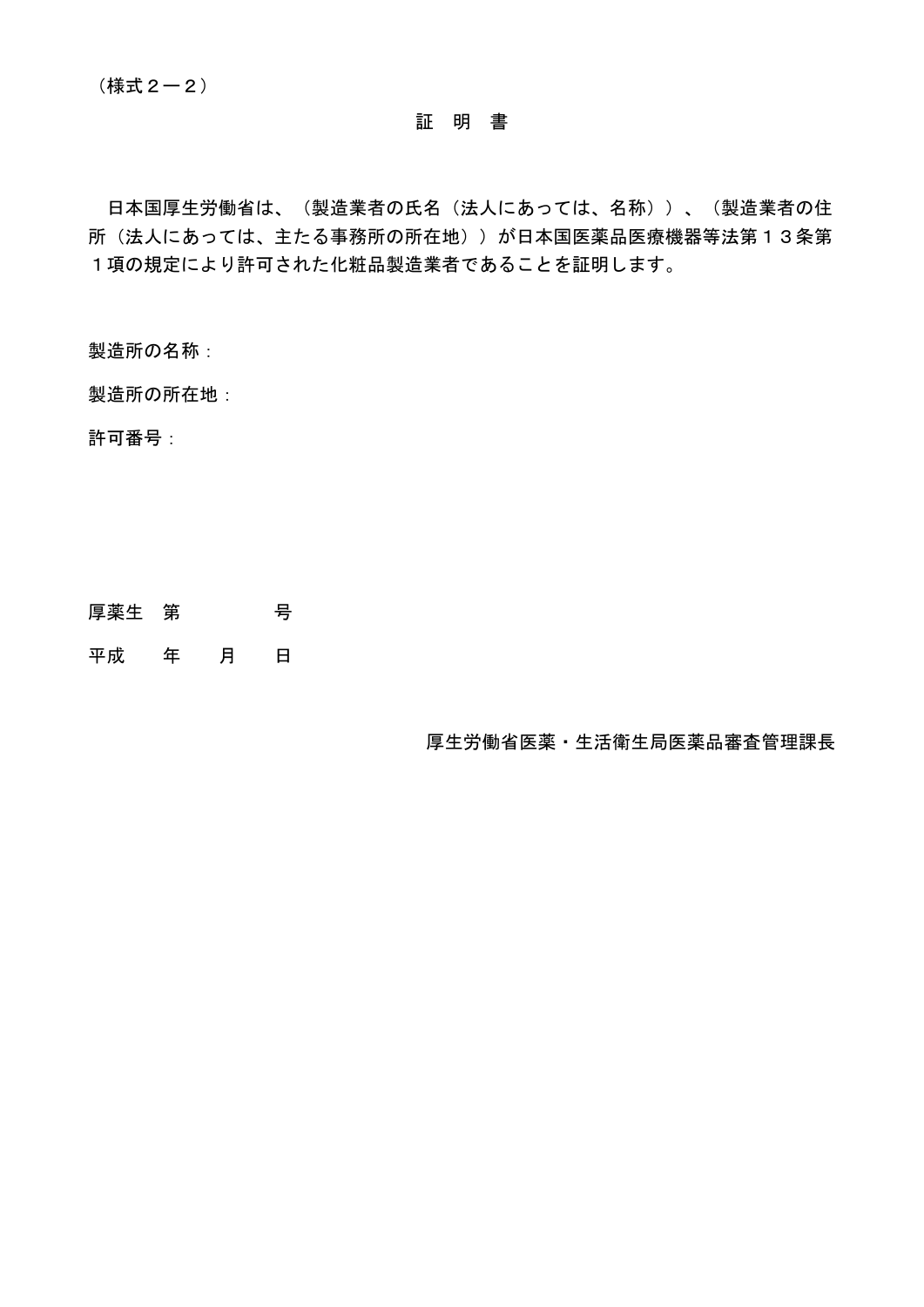(Form No.2-2)

# **MINISTRY OF HEALTH, LABOUR AND WELFARE GOVERNMENT OF JAPAN 2-2, KASUMIGASEKI 1-CHOME, CHIYODA-KU, TOKYO 100-8916**

### **CERTIFICATE**

It is hereby certified that (Name of the Manufacturer), (Address) is a cosmetic manufacturer licensed in accordance with the provision of Paragraph 1, Article 13 of the Pharmaceuticals, Medical devices and Other Therapeutic Products Act of Japan.

Name of Manufacturing Site:

Address:

Licence Number:

No.

TOKYO, date

(医薬品審査管理課長名)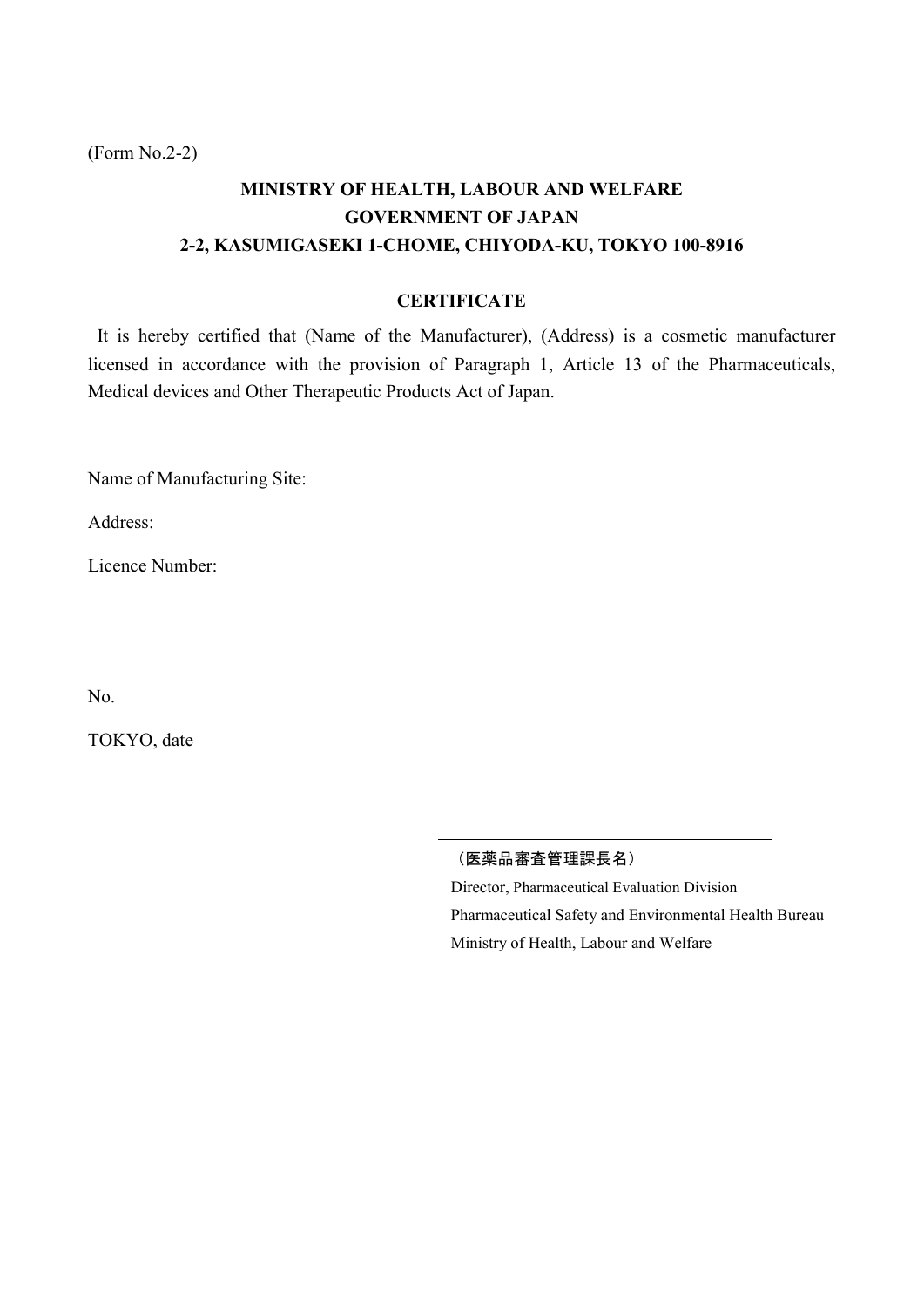(様式3)

#### 証 明 書

日本国厚生労働省は、(製造販売業者の氏名(法人にあっては、名称))、(製造販売 業者の住所(法人にあっては、主たる事務所の所在地))によって製造販売された下記化 粧品が、日本国医薬品医療機器等法の規定に準拠して、厚生労働省の監督のもとに製造(輸 入)され、かつ、日本国内において販売することを認められているものであることを証明 します。

製品名:

- 厚薬生 第 号
- 平成 年 月 日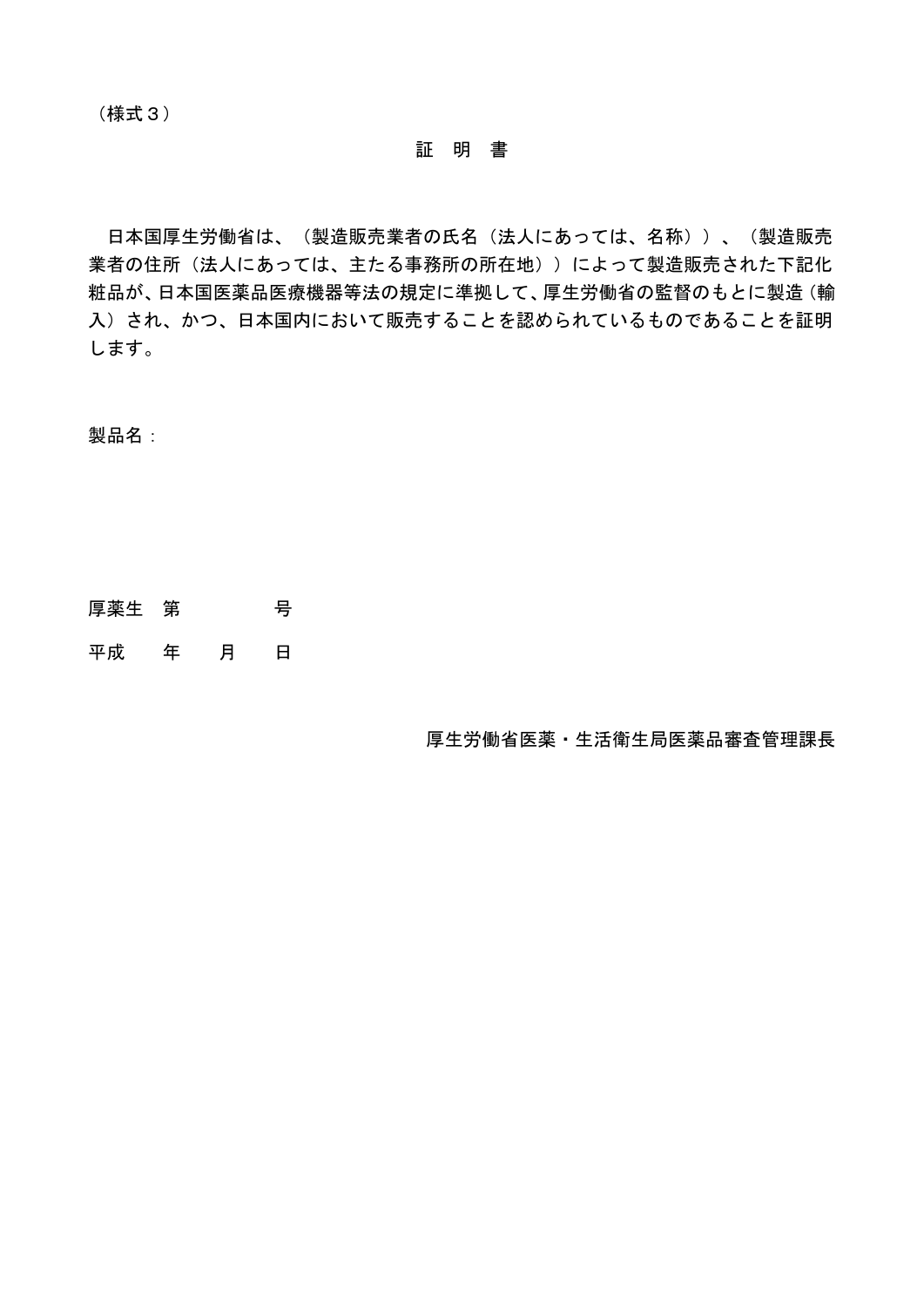(Form No.3)

# **MINISTRY OF HEALTH, LABOUR AND WELFARE GOVERNMENT OF JAPAN 2-2, KASUMIGASEKI 1-CHOME, CHIYODA-KU, TOKYO 100-8916**

## **CERTIFICATE**

It is hereby certified that the following cosmetic product(s) marketed by (Name of the Marketing approval holder),(Address) is(are) manufactured(imported) subject to our supervision as stipulated in the Pharmaceuticals, Medical devices and Other Therapeutic Products Act of Japan and is(are) allowed to be sold in Japan.

Product(s):

No.

TOKYO, date

(医薬品審査管理課長名)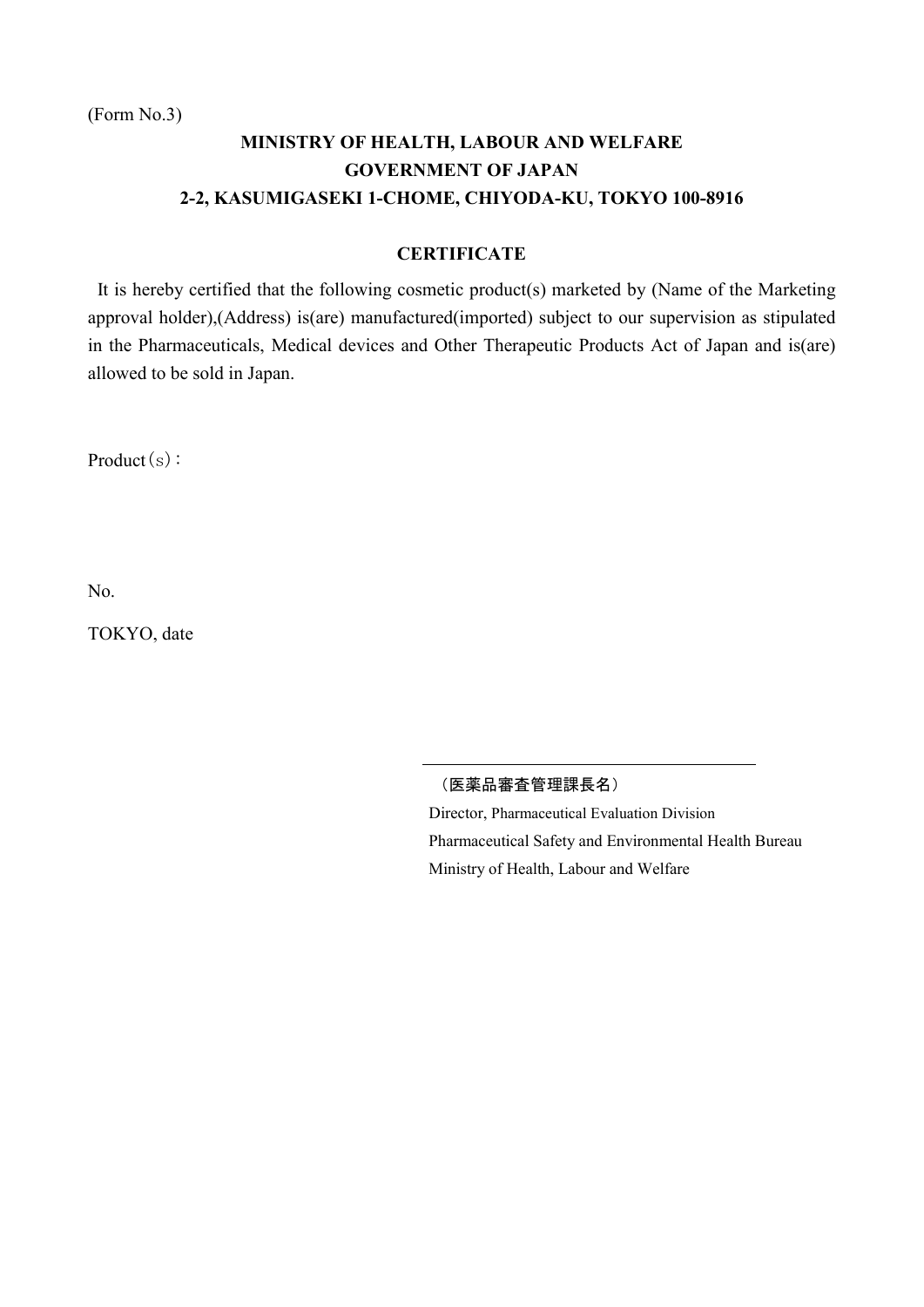#### 証 明 書

日本国厚生労働省は、(製造販売業者の氏名(法人にあっては、名称))、(製造販売 業者の住所(法人にあっては、主たる事務所の所在地))によって輸出される下記化粧品 が、日本国医薬品医療機器等法の規定に準拠して、厚生労働省の監督のもとに製造(輸入) されているものであることを証明します。

製品名:

厚薬生 第 号

平成 年 月 日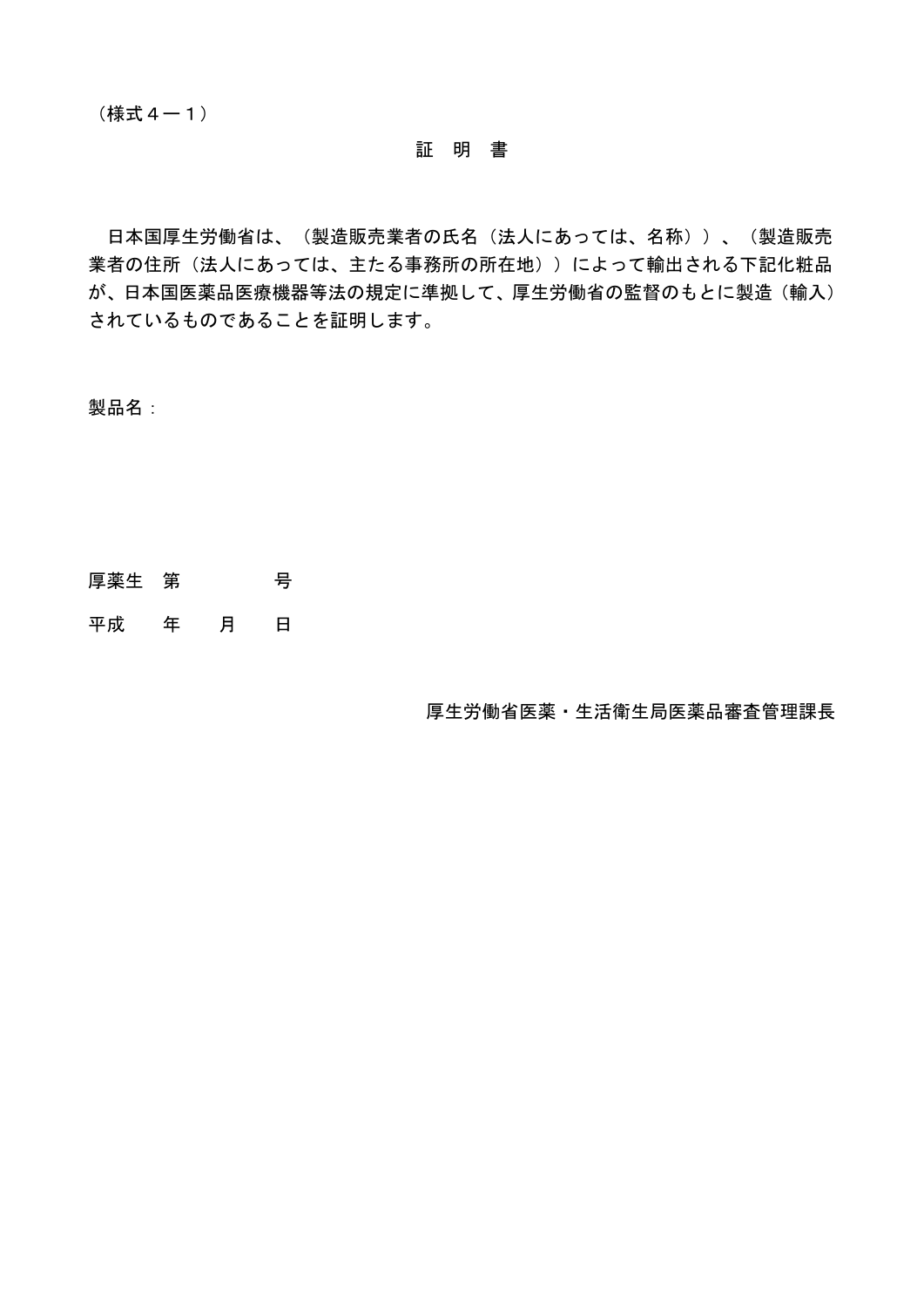# **MINISTRY OF HEALTH, LABOUR AND WELFARE GOVERNMENT OF JAPAN 2-2, KASUMIGASEKI 1-CHOME, CHIYODA-KU, TOKYO 100-8916**

### **CERTIFICATE**

It is hereby certified that the following cosmetic product(s) exported by (Name of the Marketing approval holder ), (Address) is(are) manufactured(imported) subject to our supervision as stipulated in the Pharmaceuticals, Medical devices and Other Therapeutic Products Act of Japan.

Product(s):

No.

TOKYO, date

#### (医薬品審査管理課長名)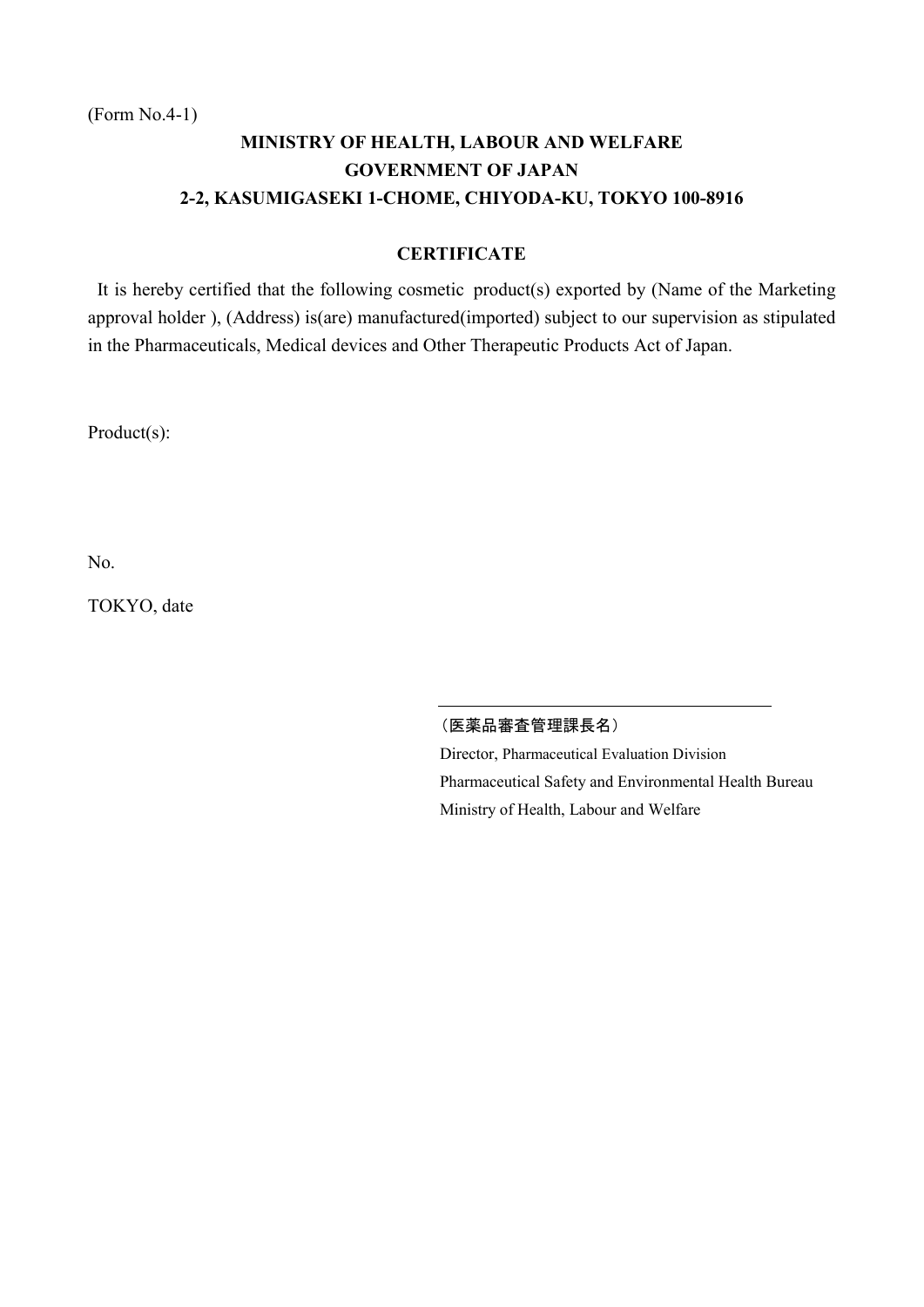#### 証 明 書

日本国厚生労働省は、(製造業者の氏名(法人にあっては、名称))、(製造業者の住 所(法人にあっては、主たる事務所の所在地))によって製造(輸入)された下記化粧品 が、日本国医薬品医療機器等法の規定に準拠して、厚生労働省の監督のもとに製造(輸入) されているものであることを証明します。

製品名:

厚薬生 第 号

平成 年 月 日